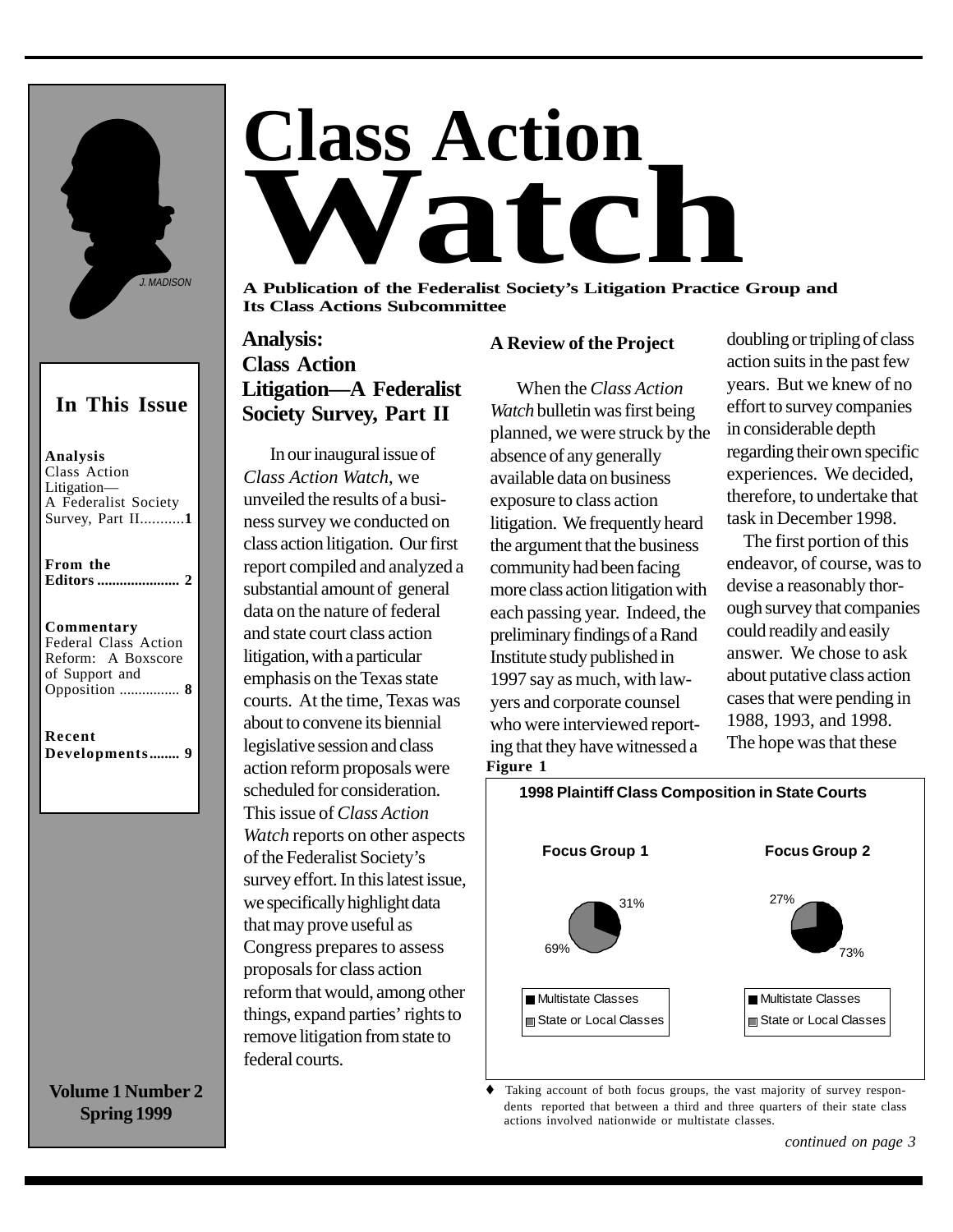A newsletter of the Federalist Society for Law & Public Policy Studies.

**Litigation Practice Group Executive Committee:** Gerald Walpin Chairman Robert McConnell Chairman-Elect Hew Pate Vice Chairman, Programs Paula Stannard Vice Chairman, Programs Eric Jaso Vice Chairman, Publications William Kemp Tex Lezar John Warden Vice Chairmen, Membership Frank Shepherd Vice Chairman, Bar Activities Walter Olson Vice Chairman, Outreach

### **Subcommittee Chairmen:**

Paul Clement Class Actions Gregory Katsas Federal Jurisdiction Robert Smith Securities Litigation Margaret Little Torts & Product Liability Gregory Coleman Trial & Appellate Practice

**Class Action Watch Editorial Board:** Paul Clement Paul Taylor Eric Jaso Leonard A. Leo Andrew S. Wisch Melissa A. Seckora

Published by: The Federalist Society for Law & Public Policy Studies, 1015 18th Street, N.W., Suite 425, Washington, D.C. 20036

Website: www.fed-soc.org Email: fedsoc@radix.net

## **Dear Reader:**

I am pleased to present the second issue of Class Action Watch. A number of proposals for reassessing and reforming the nature of class action reform are currently pending before Congress. In early May, Senator Grassley plans to hold hearings on the Class Action Fairness Act of 1999. A similar bill is expected to be introduced in the House of Representatives. Meanwhile, both Houses of Congress are considering Year-2000 liability legislation that includes provisions targeted at class actions. With all this legislative activity directed at class action litigation, this seems like an appropriate time to publish our latest issue of Class Action Watch.

The response to the inaugural issue of the Watch has been overwhelmingly positive. The publication appears to have found a niche by providing objective information about the changing nature of class action litigation and reporting recent developments in the field. Our goal remains facilitating and informing the debates about the future of class actions, rather than taking sides in them.

This issue follows the organization of the first issue. The "Analysis" section reports some of the results of our surveys of corporations' experiences of class action litigation. In addition, we have focused on issues of particular relevance to the ongoing debates in Congress, such as the growth in nationwide class actions filed in state court. The "Commentary" section reports on the positions of various business, consumer, and legal groups on the proposed congressional legislation. Finally, the "Recent Developments" section reports on a number of recent judicial decisions concerning class actions.

We hope this material will prove helpful to litigators, judges, and those involved in legislative debates over the future of class actions. We also hope that this issue will prompt others to try to collect and disseminate additional data concerning the changing nature of class actions. We encourage any comments or suggestions you may have to improve the publication so that future issues can provide even more useful information.

> Paul Clement Chairman, Class Actions Subcommittee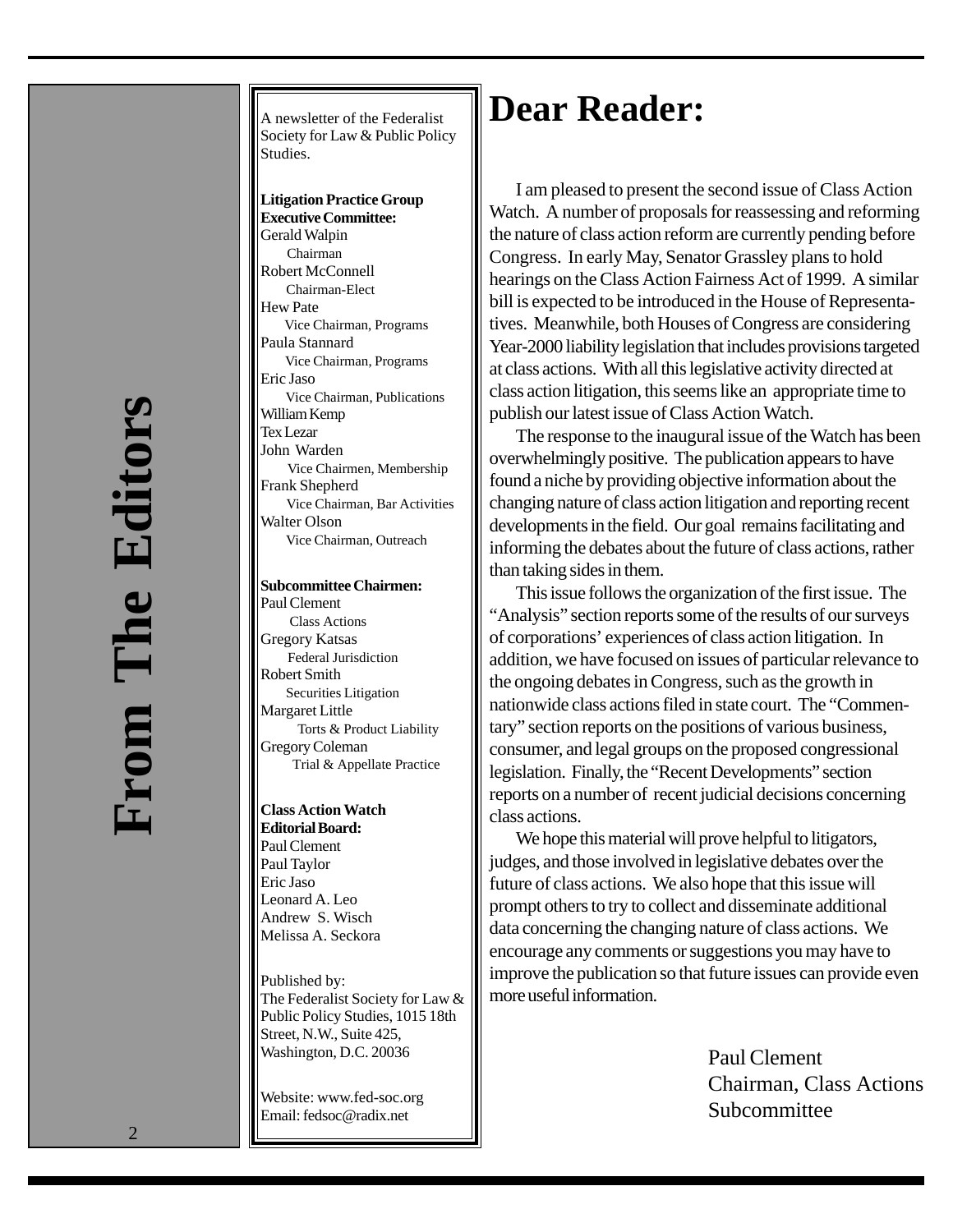

 $\blacklozenge$  Respondents reported that between 1988 and 1998, the number of pending class actions in state courts increased by 1315%, and the number in all federal courts increased by 340 percent.

t Among respondents, class action litigation rose at a faster rate in state courts than in federal courts. Class action activity more than doubled in federal courts between 1993 and 1998, and more than tripled in state courts for the same years.

three chronological "snapshots" would provide some sense of the development of class action activity over the most recent ten-year period. The respondents were asked to provide information about federal actions, cases in all state courts, and cases just in Texas state courts. We asked for a breakout of Texas class actions because it was our understanding that Texas is shaping up to be the next major battleground for legislative consideration of class action reform and we had already planned to devote a major portion of our inaugural issue to reporting on the activity in this state.

For each of the three years, the survey asked companies to consider a wide variety of issues, including, but not limited to:

The number of putative class actions pending in federal, state, and Texas state courts.

· The predominant issue in each case (e.g., securities, toxic tort, consumer fraud, etc.).

The size of the putative class in each case, and whether the class was local, statewide, or nationwide in its composition.

The number of state and federal cases in which classes were certified.

· The incidence and magnitude of both initial and post-certification settlement demands.

The number of federal, state, and Texas state court cases that were resolved by settlement, dispositive motion, and verdict.

The length of time between class certification and settlement.

The size of the plaintiff counsel fee award.

With respect to these and other issues that we raised, bear in mind that the survey asked about cases that were *pending* in a given year. In other words, when the 1993 portion of the survey asked about class certification and settlement, for example, the respondents were instructed to "count" cases that were certified or settled before, during, or after 1993. The same can be said for the 1988 and 1998 portions of the survey. We chose this approach because it was most consistent with what we know about the manner in which company databases track litigation.

After having completed the survey, we set out to obtain some data. We mailed the survey to 100 companies consisting of: (1) most of the principal large employers in Texas, including both Texasbased companies and non-Texas-based companies with a significant number of employees and with annual

# 3**Analysis** nalysi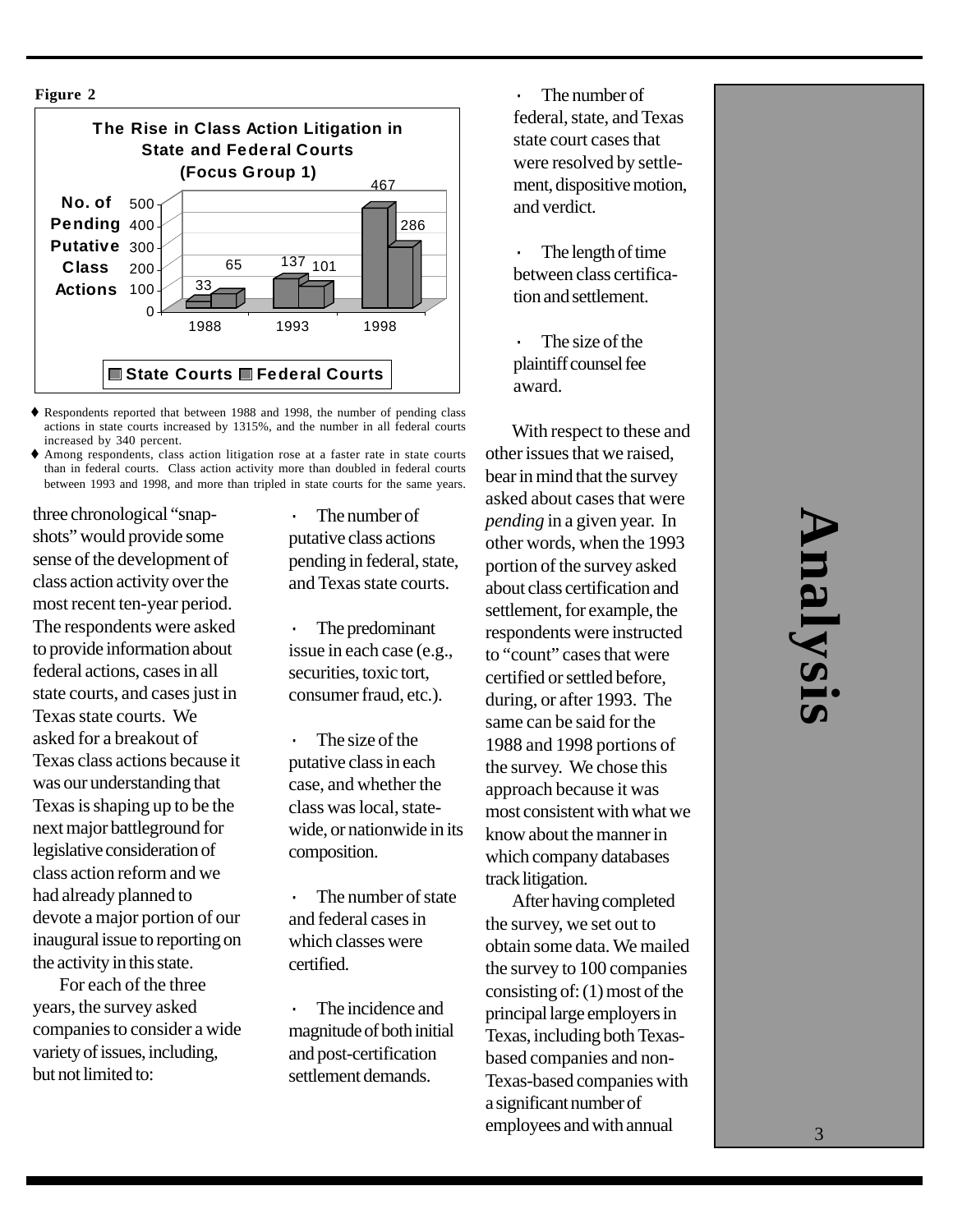4 **Analysis** hnalysi

revenues at or about \$1 billion; and (2) Fortune 500 companies that have a demonstrated interest in the litigation process generally as expressed by corporate or general counsel membership in more than one trade organization that monitors litigation reform, including the American Corporate Counsel Association, the American Bar Association's Corporate General Counsel Committee, the Civil Justice Reform Group, and the American Tort Reform Association. The companies represented every conceivable industry transportation, energy and utilities, pharmaceuticals, food service, banking, insurance, heavy and light manufacturing, telecommunications, and a wide range of durable and nondurable consumer goods production. We had no idea whether or not class action litigation was perceived as a "problem" by the companies we surveyed, and the fact that a company has an interest in litigation reform does not necessarily mean that it has concerns about class action activity (indeed, a number of the respondent companies had no class actions to report). Moreover, the responses were submitted anonymously, and we therefore do not know which companies ultimately responded.

The survey effort began on December 4, 1998 with a mailing to the general counsels of the 100 companies we identified. As of April 20, 32 companies from this survey pool had responded by returning surveys (a 32 percent response rate). We call this respondent pool "Focus Group 1." Given the size of these companies and the logistical difficulties associated with responding to such a survey (it was 15 pages), we were quite satisfied to have secured such business participation in this kind of a project. Indeed, we know of no similarly successful survey effort (though Rand and others have been quite successful in collecting data through other very valuable means).

Another mailing was conducted just a few weeks later in order to create a second focus group ("Focus Group 2"). The purpose of the second focus group was to collect additional data and to see whether results from the first focus group would be corroborated. On December 23, we mailed a virtually identical set of surveys to any company that had representation either on the board of American Corporate Counsel Association or on the Association's Litigation Committee. Any company which participated in the first focus group and which would have also qualified for the second was eliminated from the second mailing list. In total, 215 were included in the second focus group, and,

as of April 20, over 31 companies have returned the survey (a 14 percent response rate).

For a number of reasons, we believe the two pools of respondents reflect a rather diverse collection of experiences respecting class action litigation. It is clear, for example, that the companies that responded are not simply those that are especially concerned with or affected by class action litigation. A number of the respondents had no pending litigation at all during the years in question (or very little), and others posted more significant numbers. The median and mean numbers of pending putative class actions reflect this distribution. At the very least, therefore, one can see the nature and extent of class action activity among a few dozen major American companies with a diverse array of business interests.

It is crucial to note that this survey effort is not intended to be a complete scientific sample or analysis of class action activity. The data were intended to increase our understanding in this area, but by no means completes our understanding. Moreover, as we continue to receive responses, we will adjust our analysis.

What follows is a summary of some of the information we were able to compile from the surveys that were submitted. Our choices on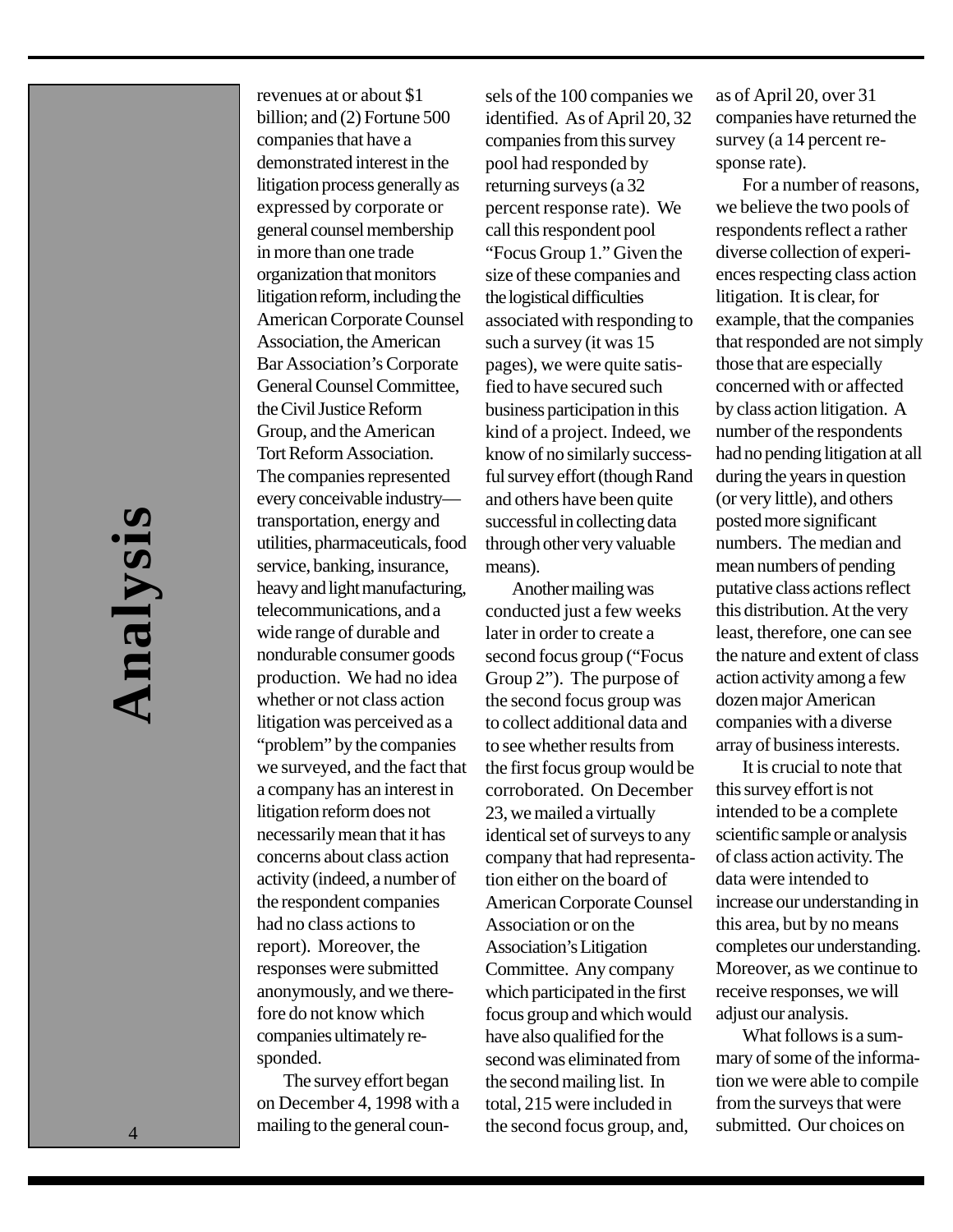what data to include in this article are simply a reflection of what is readily available. We did not believe it was appropriate to report on issues or questions unless all or virtually all of the respondents provided data. Thus, for example, we are not able at this time to discuss data respecting plaintiff fee awards—too many of the respondents left answers to this question incomplete. It is our hope that some of these other issues can be tackled in future survey efforts.

In addition, given that the response rate to the second focus group is not yet as high as our first survey effort, we are not able at this time to report on all issues. We hope to provide our readers in a future issue with a complete report of our findings as more responses are received. Where a large number of respondents reported data on a particular question, we have reported on the findings in this issue. And, at times, we discovered that data from the second focus group corroborates findings from the first focus group.

It should be noted that *Class Action Watch* does not seek to render any subjective judgments on our findings, and, therefore, we purposely have avoided reaching any normative conclusions respecting the data. We leave it to the readers to decide for themselves what the trends reflect, what has caused them, and whether a problem has been revealed here that should be addressed.

### **Class Composition: Are Nationwide Plaintiff Classes Litigating in State Courts?**

The centerpiece of federal class action reform currently under consideration on Capitol Hill is the proposal to allow class actions that are filed in state court to be removed to federal court even in the absence of complete diversity. One aspect of our survey provides some information that may be useful in examining this issue.

Our survey asked respondents to indicate the number of cases in which the plaintiff class was either local, statewide, regional/multistate, or nationwide for all of the putative class actions pending in each of the three time periods surveyed. As depicted in Figure 1, multistate plaintiff classes were present in 73 percent of the state court class actions pending in 1998 among respondents for Focus Group 2. For Focus Group 1, multistate plaintiff classes were present in 27 percent of the pending state court class actions for the same period.

It is impossible to know with certainty what accounts for the difference in the statistics for these two focus groups (i.e., why nationwide

class composition is less pronounced in Focus Group 1 than in Focus Group 2). However, respondents for Focus Group 1 reported considerably more toxic tort and property damage cases than Focus Group 2, while those in Focus Group 2 reported considerably more consumer fee and fraud cases than Focus Group 1. Toxic tort and property damage cases often do involve localized injury, while consumer class actions involving large companies often involve nationwide commercial activity. Thus, it is conceivable that, because of the localized nature of the numerous toxic tort and property damage cases reported by Focus Group 1, the plaintiff class composition data for that focus group is less multistate in orientation than Focus Group 2. Regardless, one thing is certain—among our respondents, nearly a third (and possibly a greater percentage) of state cases could well be removed to federal court if complete diversity requirements were relaxed.

### **The Incidence of Class Action Activity: Is Class Action Litigation Increasing?**

We began our survey by asking: "How many putative class actions were pending in 1988 [and 1993 and 1998]? In answering this question,

# 5**Analysis** halysis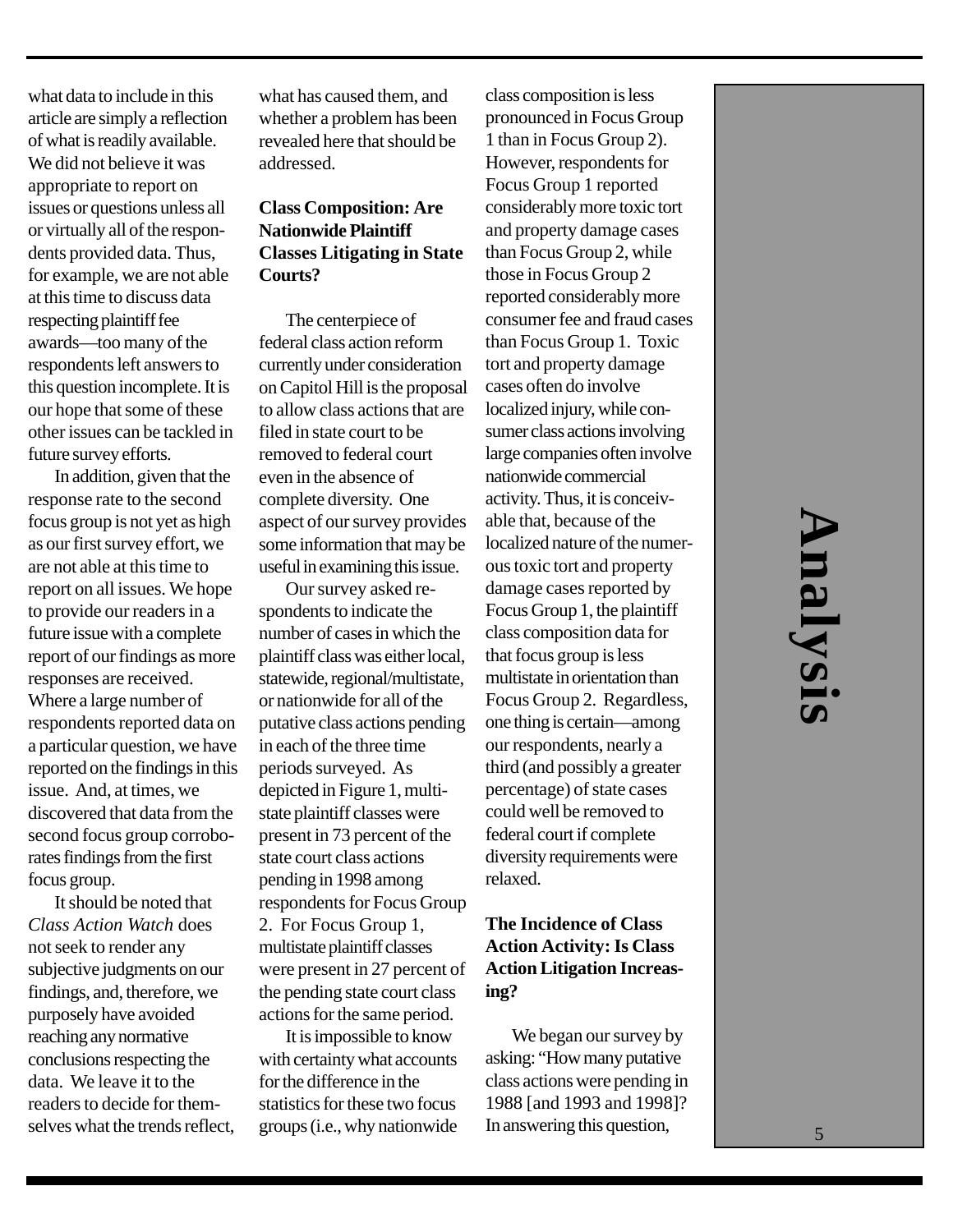**Figure 3** please include all suits in which the plaintiff purported to sue on behalf of a class, without regard to whether class certification was ultimately granted or denied." Respondents were asked to identify the number of such cases in state and federal

 In order to ensure that the increases in class action litigation we are seeing were not simply the result of a small number of outliers who experienced very significant spikes, we performed the following analysis:



 $\blacklozenge$  Settlement occurred more often with certified cases than with cases that were not yet certified.

courts, and then to break down the state cases by jurisdiction (Alabama, California, Florida, Louisiana, Ohio, Texas, and "Other"). Figure Two sets forth the data from this question.

Among the respondents for Focus Group 1, the number of pending putative class actions in state courts increased by 1,315 percent between 1988 and 1998, and by 340 percent in federal courts for the same two years. Our preliminary findings for Focus Group 2 also show a rising trend for state court class actions. Among respondents for Focus Group 2, the number of state court class actions increased by 550 percent between 1988 to 1998.

We counted the number of respondents who showed increases in class action litigation between 1988 and 1998, 1988 and 1993, and 1993 and 1998. In the 1988-1998 time period, about 84 percent reported increases and none reported declines. In the 1988-1993 period, about 48 percent reported increases and about 16 percent reported declines. In the 1993-1998 time period, about 82 percent reported increases and about 4 percent reported declines. Therefore, most companies—not merely a small cluster of especially hard-hit companies—saw increases.

We also looked at the figures for individual respondents which reported increases. For each relevant time period (1988 vs. 1998, 1988 vs. 1993, and 1993 vs. 1998) and court system (federal, state, Texas state), we calculated the median and mean increases in the number of cases for our respondents. The median figure and the mean figure for a given court system and time period were consistently about the same, with very little deviation. Moreover, we noticed that, for each year in each court, it was virtually always the case that respondent increases were quite similar. For example, in comparing 1993 and 1998 data for cases in state courts—a period during which we recorded an increase of 230 cases—about twothirds of the respondents witnessed an increase of

### **Figure 4**

### **Period of Time between Certification & Settlement**

|      | Less than 1 Year | 1-3 Years | Greater than 3 Years |
|------|------------------|-----------|----------------------|
| 1988 | በ%               | 50%       | .50%                 |
| 1993 | 57%              | 14%       | 29%                  |
| 1998 | 36%              | 64%       | 0%                   |
|      |                  |           |                      |

6 **Analysis** Analysi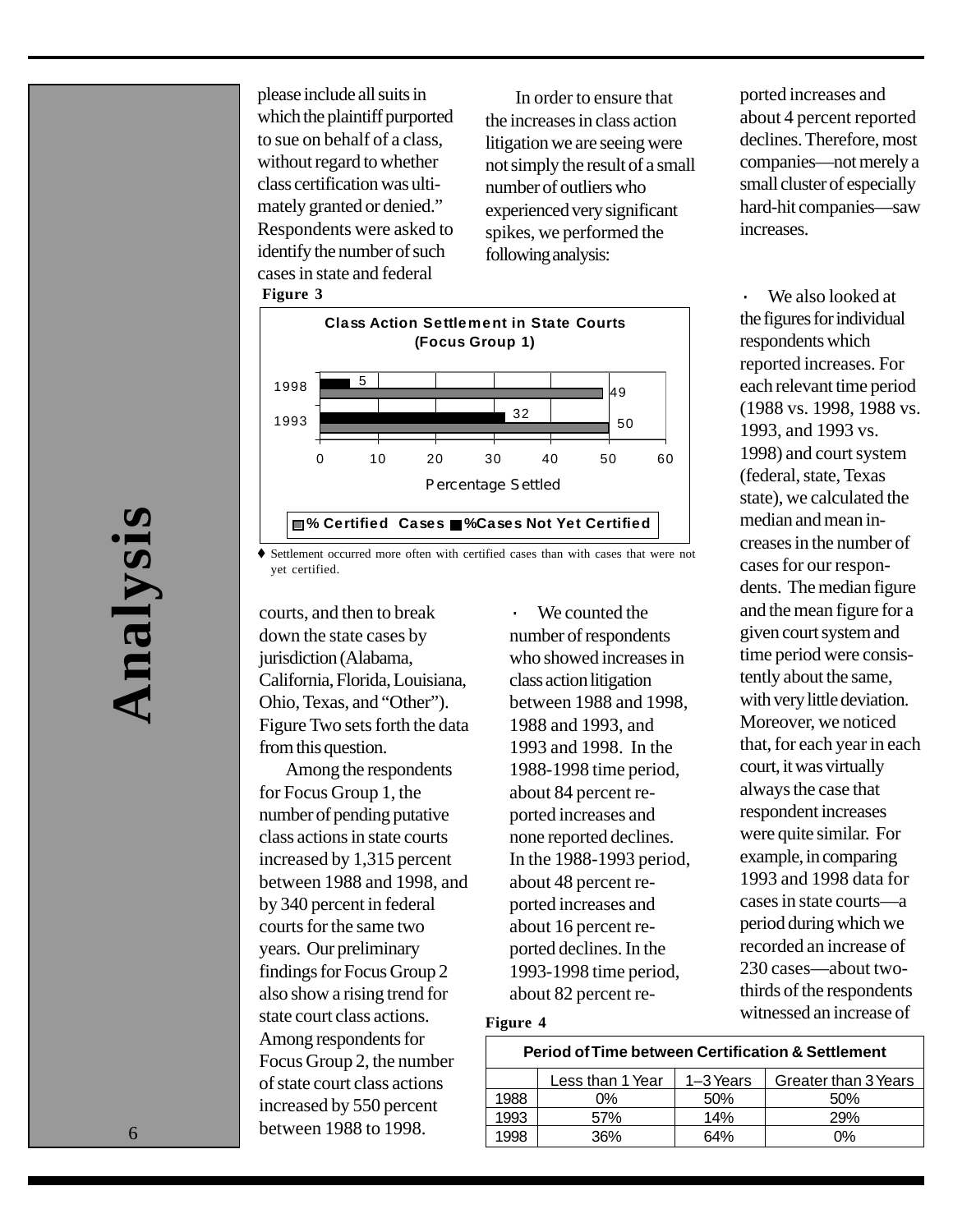seven cases or less and about one-third witnessed an increase of 14-28 cases. In other words, no one company or small group of companies was responsible for the increases we observed.

We also sought to control for company growth in an effort to account for the fact that increases in class actions sometimes can be the result of increases in company growth and productivity or merger and acquisition activity. We found that revenues for the companies doubled on the average between 1988 and January 1, 1998. This is considerably lower than the percentage increases in class action litigation.

### **Is There A Relationship between Class Certification and Settlement?**

When we began this project one observation we frequently heard from practicing attorneys was that certification increases the pressure for defendants to settle. In order to provide some information to spark further debate about this observation, our survey asked for data respecting both the incidence of class certification and the incidence of settlement. In addition, we asked

for information regarding the length of time between class certification and settlement.

Figure Three compares the settlement rates for putative state class actions pending in 1993 and 1998 for Focus Group 1 (there were too many incomplete responses to develop any findings for 1988). Among the respondents, certified state class actions seem to settle more than non-certified state class actions. For example, 50 percent of the certified class actions pending in 1993 resulted in settlement, as compared with 32 percent of the cases that had not yet been certified. We see a wider disparity with state cases pending in 1998. Already, 49 percent of the certified cases pending in 1998 have settled, but only 5 percent of the cases that have not yet been certified have been settled.

Figure Four tracks the length of time between state court class certification and settlement for Focus Group 1. It appears that, among respondents, settlement is now following class certification more quickly than in the past. In 1988, for example, 50 percent of the state cases were settled more than three years after certification; no cases settled in less than one year after certification. In 1993, only 29 percent of the cases were settled after more than three years after certification, 14 percent of the case

settled between one and three years of certification, and 57 percent settled within one year of certification. Finally, in 1998, all of the certified state cases that were reported by our respondents settled within three years of certification, and of those, 36 percent settled with one year of certification.

 $\ast$ 

As we mentioned at the outset, the responses we have received provide a glimpse of the scope and nature of their class action activity. While it may not be representative of all or even most businesses in America, we believe the data helps to increase understanding of the area. Whenever possible, the Federalist Society's Litigation Practice Group will continue to generate data in order to shed further light on trends relating to class action litigation.

# 7**Analysis** inalysi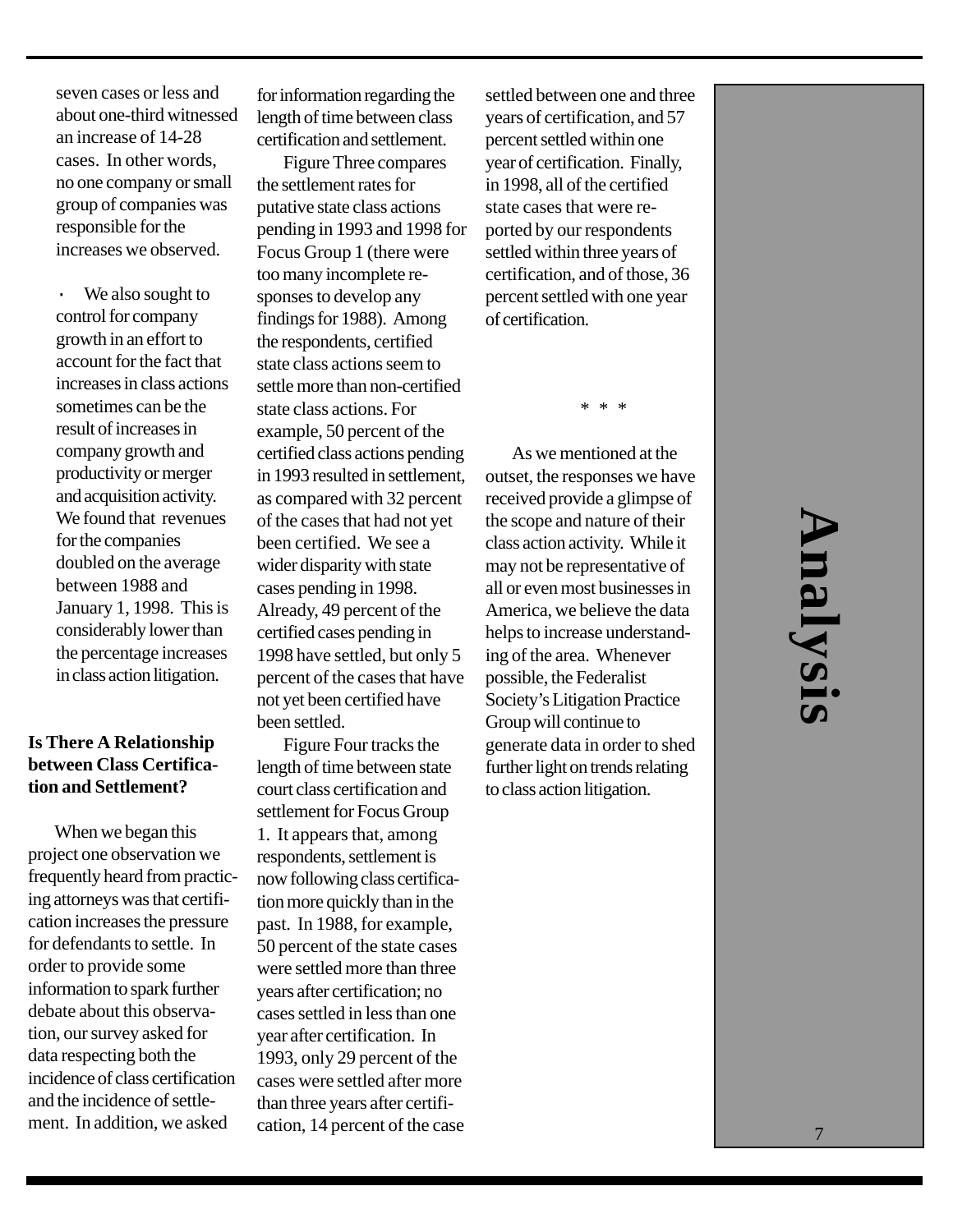### **FEDERAL CLASS ACTION REFORM: A BOXSCORE OF SUPPORT AND OPPOSITION**

*On February 3, Senators Charles Grassley (R-IA), Herbert Kohl (D-WI), and Strom Thurmond (R-SC) introduced the "Class Action Fairness Act of 1999" (S. 353), which contains, in pertinent part, three major reform provisions that would (1) allow a state court class action to be removed to a federal court in the absence of complete diversity; (2) limit attorneys fees to a reasonable percentage of the damage award; and (3) require that all proposed state class action settlements be filed with the U.S. Attorney General and the offices of the state attorneys general in states in which any class member resides. A reform bill was introduced in the House last year, and a bill substantially similar to the Senate initiative is expected to be introduced in the House very soon. The following is a summary of opposition and support with respect to these provisions.*

|                                                                                      | <b>Business</b><br><b>Community</b>                                                                                                                                                                                                                                                                                                                                                                                                                           | <b>American</b><br>Bar<br><b>Association</b>                                                                                                                                                                            | <b>Association</b><br>of Trial<br><b>Lawyers of</b><br>America<br>("ATLA")                                                                                                                                                                                                                    | <b>Other</b><br><b>Advocacy</b><br><b>Groups</b>                                                                                                                                                                                                                                                                                                                                                                                                              |
|--------------------------------------------------------------------------------------|---------------------------------------------------------------------------------------------------------------------------------------------------------------------------------------------------------------------------------------------------------------------------------------------------------------------------------------------------------------------------------------------------------------------------------------------------------------|-------------------------------------------------------------------------------------------------------------------------------------------------------------------------------------------------------------------------|-----------------------------------------------------------------------------------------------------------------------------------------------------------------------------------------------------------------------------------------------------------------------------------------------|---------------------------------------------------------------------------------------------------------------------------------------------------------------------------------------------------------------------------------------------------------------------------------------------------------------------------------------------------------------------------------------------------------------------------------------------------------------|
| <b>Relaxing</b><br><b>Diversity</b><br><b>Requirements</b>                           | There is unanimous<br>support amongst the<br>business community for<br>this provision, including<br>coalitions such as the<br>U.S. Chamber of<br>Commerce, the National<br>Federation of<br>Independent Businesses,<br>the National Association<br>of Manufacturers, the<br><b>Chemical Manufacturers</b><br>Association, the<br>American Council of<br>Life Insurance, the<br>American Tort Reform<br>Association, and the<br>Civil Justice Reform<br>Group. | The ABA has<br>supported certain<br>amendments to Rule<br>23, including<br>authorization of<br>settlement classes, but<br>has not endorsed<br>achieving class action<br>reform through<br>congressional<br>legislation. | ATLA has voiced general<br>opposition to the "Class<br>Action Fairness Act of<br>1999" as well as the<br>previous House version,<br>but has not provided<br>details as to the specific<br>provisions. Source:<br>http://www.citizen.org/<br>congress/civjus/<br>classaction/<br>opponents.htm | Public Citizen opposes<br>this provision and has<br>stated that, to the<br>extent class action<br>reform is necessary, it<br>should be achieved<br>through amendment<br>of Rule 23. About 30<br>other groups have<br>expressed general<br>opposition to this<br>legislation, including<br>AFSCME, Consumer<br>Federation of<br>America, and Handgun<br>Control Inc., Source:<br>http://www.citizen.org/<br>congress/civjus/<br>classaction/<br>opponents.htm. |
| <b>Capping</b><br><b>Attorneys</b><br><b>Fees</b>                                    | The business community<br>unanimously supports<br>the concept of capping<br>attorney fees, but is not<br>pushing hard for this<br>particular reform<br>through the current<br>legislative vehicle.                                                                                                                                                                                                                                                            | See above. It also<br>bears noting that the<br>ABA has<br>consistently opposed<br>all attorney fee<br>reform initiatives.<br>including caps on<br>contingency fees.                                                     | Same as above.                                                                                                                                                                                                                                                                                | Same as above.                                                                                                                                                                                                                                                                                                                                                                                                                                                |
| <b>Settlement</b><br><b>Notification</b><br>to<br><b>Attorneys</b><br><b>General</b> | Some segments of the<br>business community<br>have expressed<br>concern that this<br>provision could slow<br>productive<br>settlements. However.<br>no formal opposition<br>has been mounted or is<br>expected.                                                                                                                                                                                                                                               | No apparent<br>position.                                                                                                                                                                                                | Same as above.                                                                                                                                                                                                                                                                                | Public Citizen has<br>not spoken<br>specifically as to this<br>provision. With<br>respect to other<br>Groups, see above.                                                                                                                                                                                                                                                                                                                                      |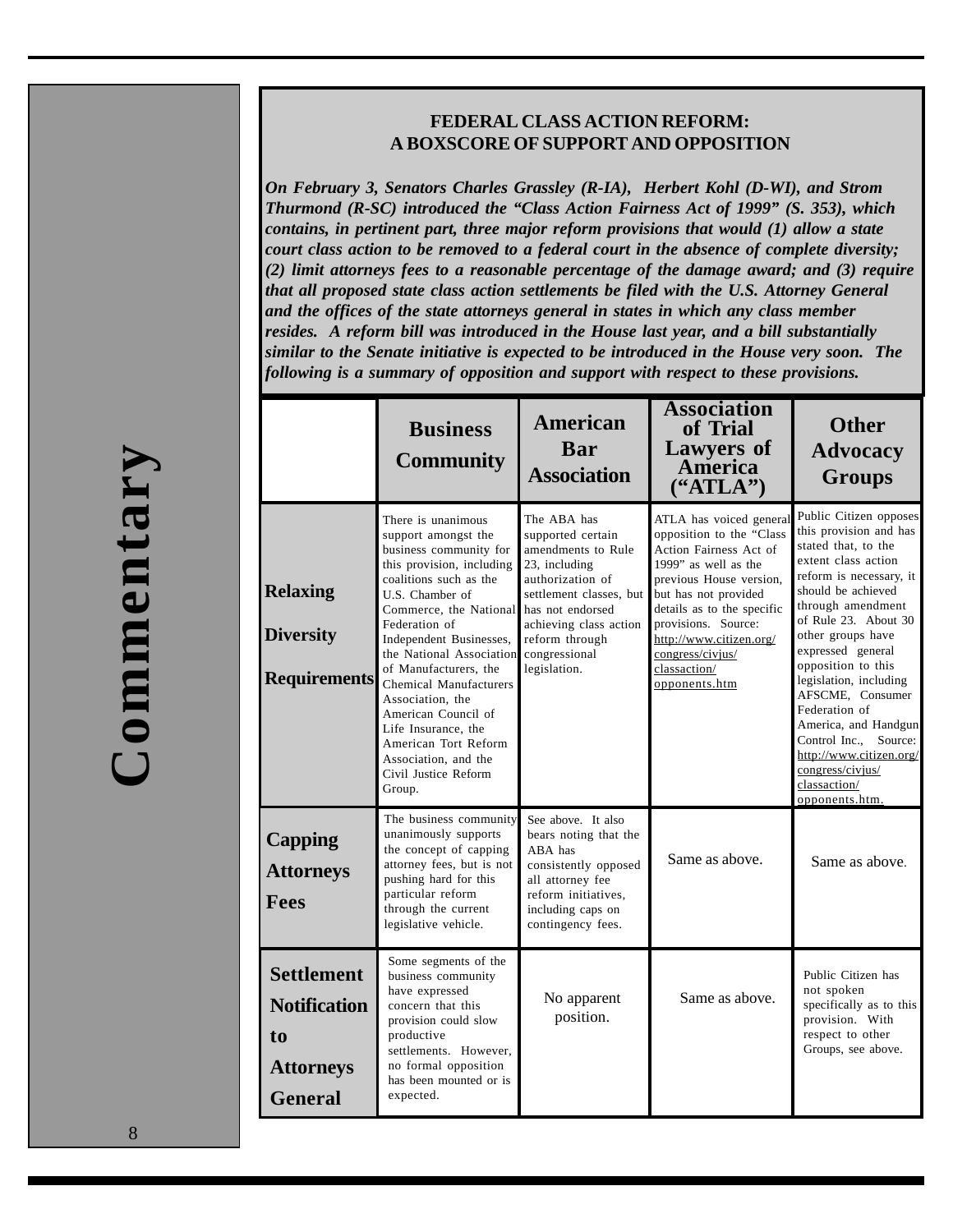## 9

### **RECENT DEVELOPMENTS**

- $\blacklozenge$  On March 24, a Florida appellate court upheld a \$300 million settlement between a nationwide class of nonsmoking flight attendants and four cigarette manufacturers for alleged health damage due to occupational exposure to secondhand tobacco smoke. *Ramos v. Philip Morris Cos*., No. 98-389 (Fla. Cir.Ct. App. 3d Dist. March 24, 1999). The unanimous opinion also approved the agreement's provisions for \$46 million in attorneys' fees and \$3 million in costs for counsel representing the member class of 60,000. The settlement does not provide money to settling class members, but provides money for research on smoking-related diseases. In the opinion, Judge Robert Shevin noted the trial court's observation that the class would have had "less than a 50-50" chance of success at trial.
- $\blacklozenge$  On January 22, a Louisiana trial court approved a nationwide class action settlement in a suit alleging defects in "side-saddle" gas tanks in General Motors Corp. trucks. The agreement gives truck owners \$1,000 vouchers toward purchase of new GM vehicles. *White v. General Motors Corp*., No. 42,865 (La. Dist. Ct., Iberville Parish January 22, 1999).
- $\blacklozenge$  On January 29, a class action was filed by black homeowners in Toledo, Ohio, alleging that Farmers Insurance and two of its

agents engaged in redlining and discrimination against the class when it refused to write replacement cost policies to homeowners in predominately black neighborhoods and discouraged applications on the basis of race. *Toledo Fair Housing Center v. Farmers Insurance Group of Cos*., No. CI0199901339 (Ohio Comm. Pls., Lucas County January 29, 1999).

- $\blacklozenge$  On February 26, the Louisiana Supreme Court denied a tobacco industry appeal of a trial court's certification of a class of state smokers, leaving it to the trial court to determine if medical monitoring is a viable claim under Louisiana law. *Scott v. The American Tobacco Co*., No. 98-C-3016 (La. February 26, 1999).
- $\blacklozenge$  The law firms of Bernstein, Litowitz, Berger & Grossman and Sherman, Silverstein, Kohl, Rose & Podolsky entered into an agreement to settle a Y2K class action lawsuit they filed against Medical Manager Corporation, manufacturer of an integrated physicians' practice management system. The lawsuit alleged that Medical Manager violated various state consumer protection and unfair trade practice laws and breached implied and express warranties by selling software that was not Y2K compatible, failing to disclose this fact to purchasers, and then requiring users to expend significant sums of money to upgrade to a Y2K compatible version. This case represents only the second

Y2K class action to reach a settlement. Source: http:// biz.yahoo.com/bw/981217/ bernstein\_1.html.

 $\blacklozenge$  On July 12, a trial is scheduled to begin in New Jersey in a medical monitoring class action by New Jersey residents who used two popular diet drugs, Redux and Pondimin, but have yet to develop primary pulmonary hypertension or valvular heart disease, two conditions associated with use of the diet pills. The court, for the first time, certified a medical monitoring class under New Jersey's Consumer Fraud Act. *Vadino v. American Home Products Corp*., No. MLD-L-425-98 (N.J. Super. Ct.). On March 12, a Pennsylvania court certified a nearly identical medical monitoring class, finding it satisfied the criteria for such a claim under *Redland Soccer v. Dep't of Army*, 696 A.2d 137 (N.J. 1997). *In re: Pennsylvania Diet Drugs Litigation*, No. 9709-3162 (Ct. Comm. Pls., Philadelphia County March 12, 1999). On February 11, a West Virginia court reversed its earlier dismissal of a medical monitoring class of diet pill users. *Burch v. American Home Products Corp*., No. 97-C-204 (W. Va. Cir., Brooke Cty. February 11, 1999). Acting on a motion for reconsideration, Judge Fred Risovich found that a medical monitoring remedy would be a "far better remedy than the 'in retrospect' damages award urged by defendants in the name of judicial economy and 'reasonable certainty."

9**Recent Developments** Recent Development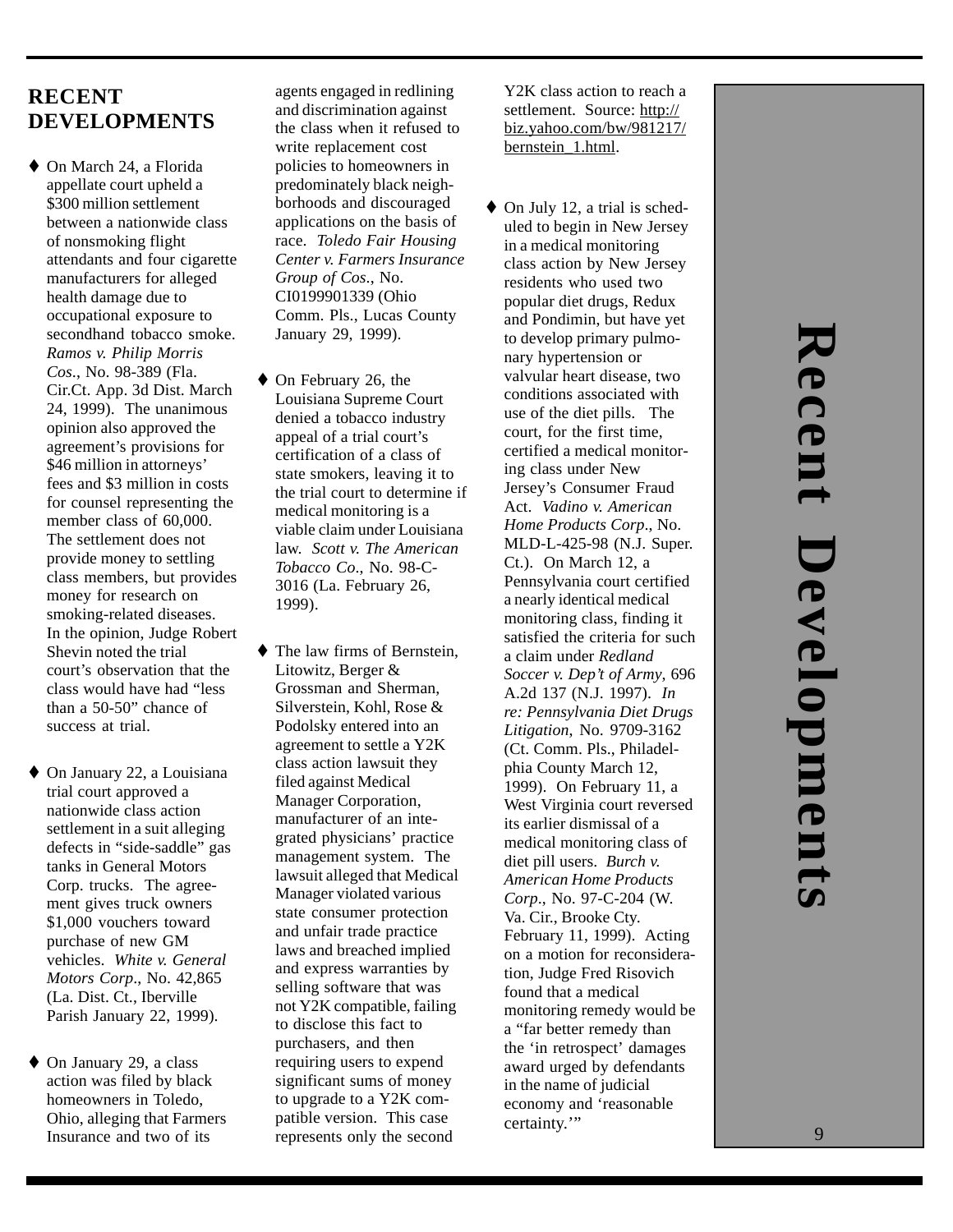- $\lozenge$  On February 5, a federal judge dismissed a shareholders' class action lawsuit alleging American Home Products Corp. and its officers made false and fraudulently misleading statements regarding Redux and Pondimin. The court said the company did not materially mislead the investing public by failing to come forward with reports of heart valve problems prior to July 8, 1997, when the problems were first publicized, or by failing to disclose all medical data behind that announcement. *Oran v. Stafford*, No. 97- 4513 (D. N.J. February 5, 1999).
- ◆ Judge Martin L.C. Feldman, of the U.S. District Court for the Eastern District of Louisiana, recently dismissed on preliminary motions large class actions involving claims that the air bags used in every vehicle in the United States, through the 1997 model year, were defective because they might cause some future injury. None of the representative plaintiffs had suffered any present harm or injuries, or had any problems with the air bags, and the proposed class specifically excluded anyone who alleged injury as a result of air bag use. *See In re Air Bag Products Liability Litigation*, 1998 WL 279237 (E.D. La. 1998).
- $\blacklozenge$  On March 11, a participant in the Section 8 federal housing program filed a class action suit against the St. Louis Housing Authority in U.S. District court claiming the housing authority failed to comply

with federal housing quality standards related to lead paint inspection regulations. The proposed class includes all current and former Section 8 tenants who have children who are or were under seven years old at the time of residency, a class estimated to have over 1,000 members. *Smith v. City of St. Louis Housing Authority* (E.D. Mo. March 11, 1999).

- $\blacklozenge$  In January of this year, a class action lawsuit was filed in California and Saipan against eighteen U.S. clothing manufacturers and retailers, including The Gap, Tommy Hilfiger, May Company, Sears, and Wal-Mart, for the alleged mistreatment of workers in foreign-owned factories operating on U.S. soil. The lawsuit accuses these companies of violating federal racketeering laws for using indentured labor to produce clothing on the island of Saipan (part of the Mariana islands which is a U.S. Commonwealth in the South Pacific), and for failing to pay overtime, or maintain appropriate working conditions. Source: http://www.milberg.com.
- $\blacklozenge$  The United States Court of Appeals for the Third Circuit has upheld a district court order decertifying a class of Pennsylvania smokers who sought medical monitoring expenses and entering summary judgment against the six individual class representatives. The court held that class treatment was inappropriate because the three significant issues nicotine addiction, the need

for medical monitoring, and the application of the statute of limitations—must be resolved for each member of the class. *See Barnes v. Tobacco Co.* , No. 97-1844 (3d Cir. Nov. 12, 1998).

- $\blacklozenge$  On March 16, the Judicial Conference of the United States voted to oppose bills pending in Congress that seek to discourage lawsuits related to "Y2K" millennium date conversion problems. The Conference, headed by Chief Justice William Rehnquist, opposed Senate Bills S. 96 and S. 461 and House Bill H.R. 755, because they would shift most such suits to already overburdened federal courts.
- $\triangle$  Los Angeles trial lawyer has filed three class action lawsuits asserting that sport card companies are inducing children to gamble. Sport card companies print limited quantities of certain cards—usually with pictures of the most popular sports stars—and randomly insert them into packs. Plaintiffs' attorney, Henry Rossbacher, believes that card companies encourage speculation by printing the odds of getting one of these valuable cards in a pack. The lawsuit claims that card companies have been lured into buying the cards. Source: Valley Morning Star, August 11,1998.
- $\blacklozenge$  The law firm of Milberg, Weiss, Bershad, Hynes & Lerach LLP reports that it is representing plaintiffs in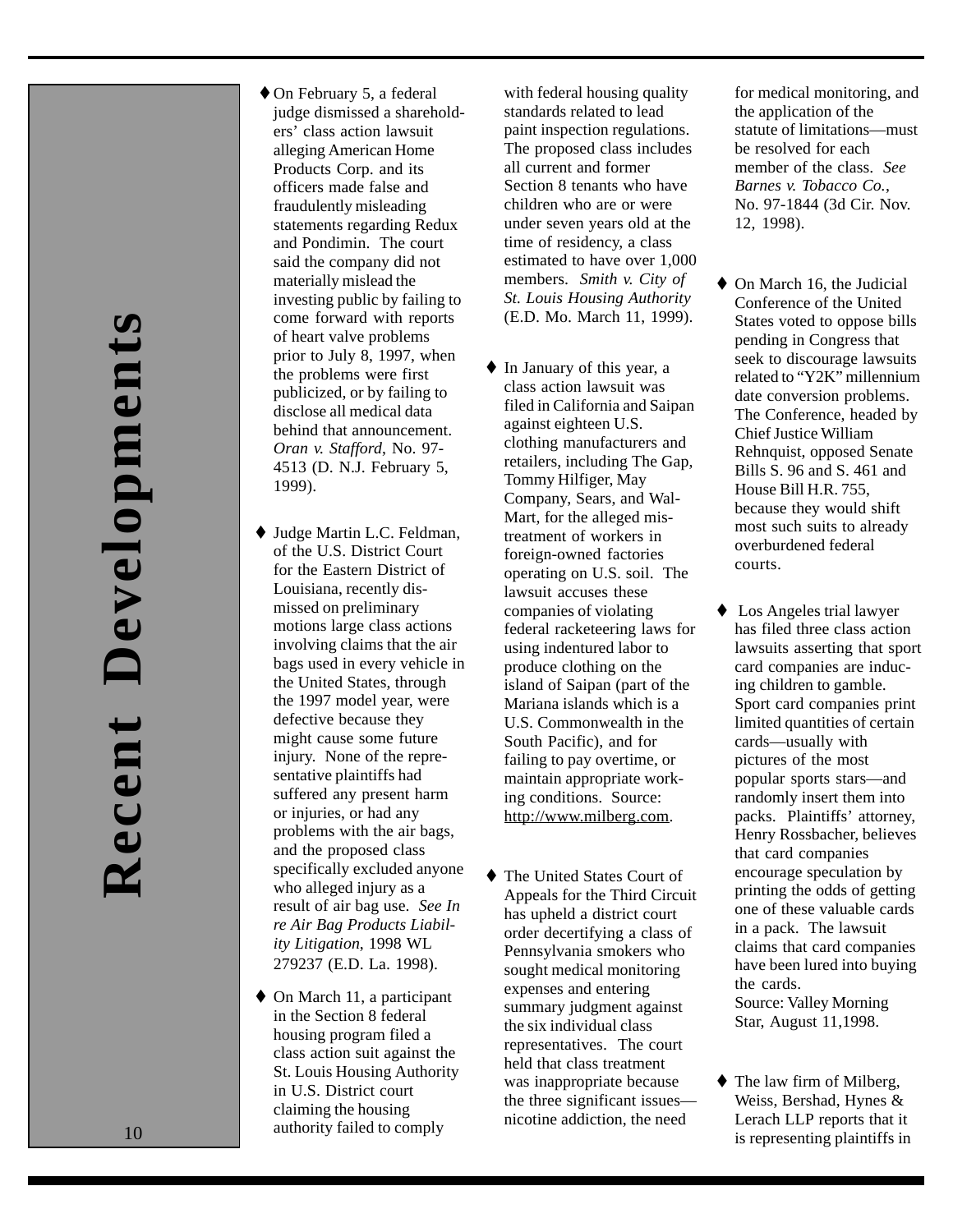a series of cases demanding that companies that allegedly profited from the use of forced and slave labor during World War II be held accountable. Ford Motor Company, Volkswagen, Krupp, Siemens, and Heinkel have already been named in lawsuits, and similar suits against Daimler-Chrysler, AEG, Telefunken, General Motors, Continental, and BMW are likely to be filed shortly. Source: www.milberg.com.

- $\blacklozenge$  The Stanford Securities Class Action Clearinghouse reports that "at least 235 companies were named as defendants in federal class action securities fraud lawsuits filed in 1998. That volume breaks the prior record of 227 companies sued in 1994. It also indicates a litigation rate close to 'one-a-day' from every trading day that the stock market is open." Source: http:// securities.stanford.edu.
- $\blacklozenge$  On March 18, a federal jury found for the tobacco industry in a class action suit brought by 114 Ohio union health care trust funds seeking reimbursement for the costs associated with treating smokingrelated diseases. *IABSOIW Insurance Fund v. Philip Morris*, No. 1L97CV1422 (N.D. Ohio March 18, 1999). It was the first action of its kind to go to trial. Along with finding that cigarette manufacturers did not conceal the hazards of smoking, the jury found they did not commit mail and wire fraud by allegedly targeting blue collar workers in cigarette

advertisements and promotional materials

- $\blacklozenge$  On March 16, a federal court in Illinois dismissed a software developer's suit over a Microsoft Corp. FoxPro database program with alleged millennium date conversion defects. *Kaczmarek v. Microsoft Corp*., No. 98-C-7921 (N.D. Ill. March 16, 1999). The judge concluded that plaintiff could not prove the program contained an inherent defect because users could reconfigure the program themselves to eliminate it. The putative class action was the first "Y2K"-related suit brought against Microsoft Corp.
- ◆ "The Chicago Tribune reported a couple of weeks ago on a class-action suit just filed in Cook County Circuit Court against Colgate-Palmolive, drugstore chain Walgreen Co., the American Dental Association, and assorted other defendants. The charge: failure to warn consumers of the risk that vigorous brushing might cause 'toothpaste related injury' to gums. The plaintiffs are seeking warning labels on toothpaste boxes. . . . " Source: The Weekly Standard, May 3, 1999.
- $\blacklozenge$  In a recent editorial on prominent class action plaintiff lawyer William Lerach of Milberg Weiss, the Wall Street Journal reported that Mr. Lerach once told a meeting of

corporate directors: "I have the greatest practice of law in the world. I have no clients." Wall Street Journal, April 20, 1999, at A22.

 $\blacklozenge$  In the area of guns litigation, during an early April hearing in the Accu-Tek litigation before Judge Jack Weinstein of the U.S. District Court for the Eastern District of New York, plaintiffs' counsel reported that a nationwide class action against various firearms manufacturers would be filed within three weeks. We will continue to monitor developments in this area.